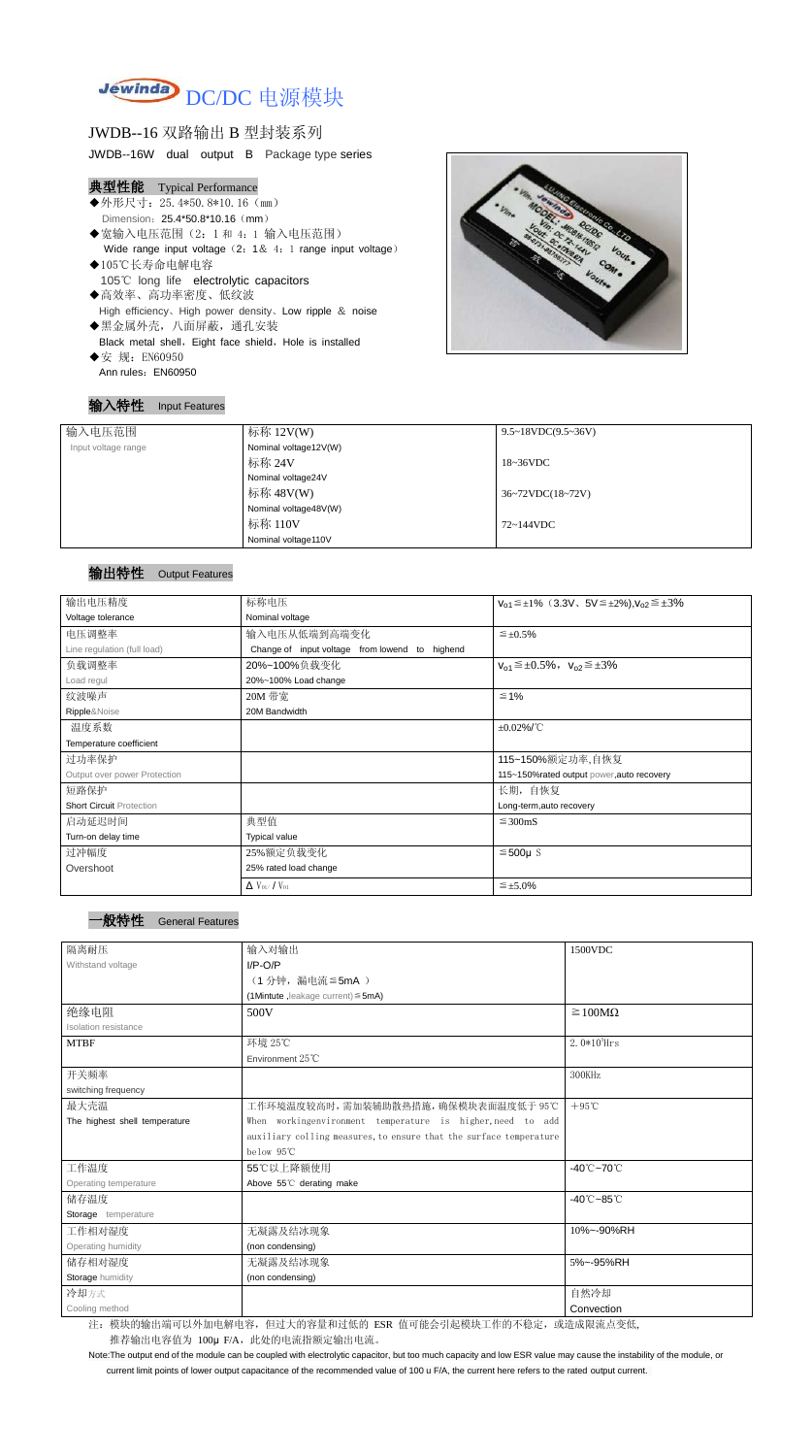

## 产品选型 Product selection

| 品型号<br>产        | 输入电压              | 输出电压           | 输出电流              | 输出电压精度         | 纹波噪声                                   | 效率         |
|-----------------|-------------------|----------------|-------------------|----------------|----------------------------------------|------------|
|                 | Input voltage     | Output voltage | Output current    | Output voltage | R&N                                    |            |
| Model No.       | Vin               | V <sub>O</sub> | Io                | tolerance      | $V$ $\mathrm{(}p\text{-}p\mathrm{)}mV$ | Efficiency |
|                 |                   | $+5V$          | $0.10 - 1.600A$   | $\pm 2\%$      | 50mV                                   |            |
| JWDB16-12D5(W)  |                   | $-5V$          | $0.10 - 1.600A$   | $\pm 3\%$      | 100mV                                  | 80%        |
|                 | $9.5 - 18V$       | $+12V$         | $0.06 - 0.0.67A$  | $\pm 1\%$      | 100mV                                  |            |
| JWDB16-12D12(W) |                   | $-12V$         | $0.06 - 0.67A$    | $\pm 3\%$      | 100mV                                  | 82%        |
|                 | $9.5 \sim 36V(W)$ | $+15V$         | $0.05 - 0.53A$    | $\pm1\%$       | 100mV                                  |            |
| JWDB16-12D15(W) |                   | $-15V$         | $0.05 - 0.53A$    | $\pm 3\%$      | 100mV                                  | 83%        |
|                 |                   | $+24V$         | $0.03 - 0.0.33A$  | $\pm 1\%$      | 120mV                                  |            |
| JWDB16-12D24(W) |                   | $-24V$         | $0.03 - 0.33A$    | $\pm 3\%$      | 120mV                                  | 85%        |
|                 |                   | $+5V$          | $0.10 - 1.600A$   | $\pm 2\%$      | 50mV                                   |            |
| JWDB16-24D5     |                   | $-5V$          | $0.10 - 1.600A$   | $\pm 3\%$      | 100mV                                  | 80%        |
|                 |                   | $+12V$         | $0.06 - 0.0.67A$  | $\pm 1\%$      | 100mV                                  |            |
| JWDB16-24D12    | $18 - 36V$        | $-12V$         | $0.06 - 0.67A$    | $\pm 3\%$      | 100mV                                  | 83%        |
|                 |                   | $+15V$         | $0.05 - 0.53A$    | $±1\%$         | 100mV                                  |            |
| JWDB16-24D15    |                   | $-15V$         | $0.05 - 0.53A$    | $\pm 3\%$      | 100mV                                  | 84%        |
|                 |                   | $+24V$         | $0.03 - 0.0.33A$  | $\pm 1\%$      | 120mV                                  |            |
| JWDB16-24D24    |                   | $-24V$         | $0.03 - 0.33A$    | $\pm 3\%$      | 120mV                                  | 85%        |
|                 |                   | $+5V$          | $0.10 - 1.600A$   | $\pm 2\%$      | 50mV                                   |            |
| JWDB16-48D5(W)  |                   | $-5V$          | $0.10 - 1.600A$   | $\pm 3\%$      | 100mV                                  | 81%        |
|                 | 36~72V            | $+12V$         | $0.06 - 0.0.67A$  | $\pm 1\%$      | 100mV                                  |            |
| JWDB16-48D12(W) |                   | $-12V$         | $0.06 - 0.67A$    | $\pm 3\%$      | 100mV                                  | 83%        |
|                 | $18 - 72V(W)$     | $+15V$         | $0.05 - 0.53A$    | $\pm1\%$       | 100mV                                  |            |
| JWDB16-48D15(W) |                   | $-15V$         | $0.05 - 0.53A$    | $\pm 3\%$      | 100mV                                  | 84%        |
|                 |                   | $+24V$         | $0.03 - 0.0.33A$  | $\pm 1\%$      | 120mV                                  |            |
| JWDB16-48D24(W) |                   | $-24V$         | $0.03 - 0.33A$    | $\pm 3\%$      | 120mV                                  | 85%        |
|                 |                   | $+5V$          | $0.10 - 1.600A$   | $\pm 2\%$      | 50mV                                   |            |
| JWDB16-110D5    |                   | $-5V$          | $0.10 - 1.600A$   | $\pm 3\%$      | 100mV                                  | 81%        |
|                 |                   | $+12V$         | $0.06 - 0.0.67$ A | $\pm 1\%$      | 100mV                                  |            |
| JWDB16-110D12   | 72~144V           | $-12V$         | $0.06 - 0.67A$    | $\pm 3\%$      | 100mV                                  | 84%        |
|                 |                   | $+15V$         | $0.05 - 0.53A$    | $\pm 1\%$      | 100mV                                  |            |
| JWDB16-110D15   |                   | $-15V$         | $0.05 - 0.53A$    | $\pm 3\%$      | 100mV                                  | 85%        |
|                 |                   | $+24V$         | $0.03 - 0.0.33A$  | $\pm 1\%$      | 120mV                                  |            |
| JWDB16-110D24   |                   | $-24V$         | $0.03 - 0.33A$    | $\pm 3\%$      | 120mV                                  | 86%        |

注:因篇幅有限,以上只是部分产品列表,若需列表以外产品,请与本公司销售部联系。

输出纹波噪声(峰-峰值)的测量,请参照模块测试说明中介绍的方法进行。

Note:Due to space limitations ,the above list is only for some products, If other than a list of products, please contact the Company's sales department.

Output ripple noise measurement (peak - peak), please refer to the module test notes method is introduced.

### 封装尺寸图 MechanicalData